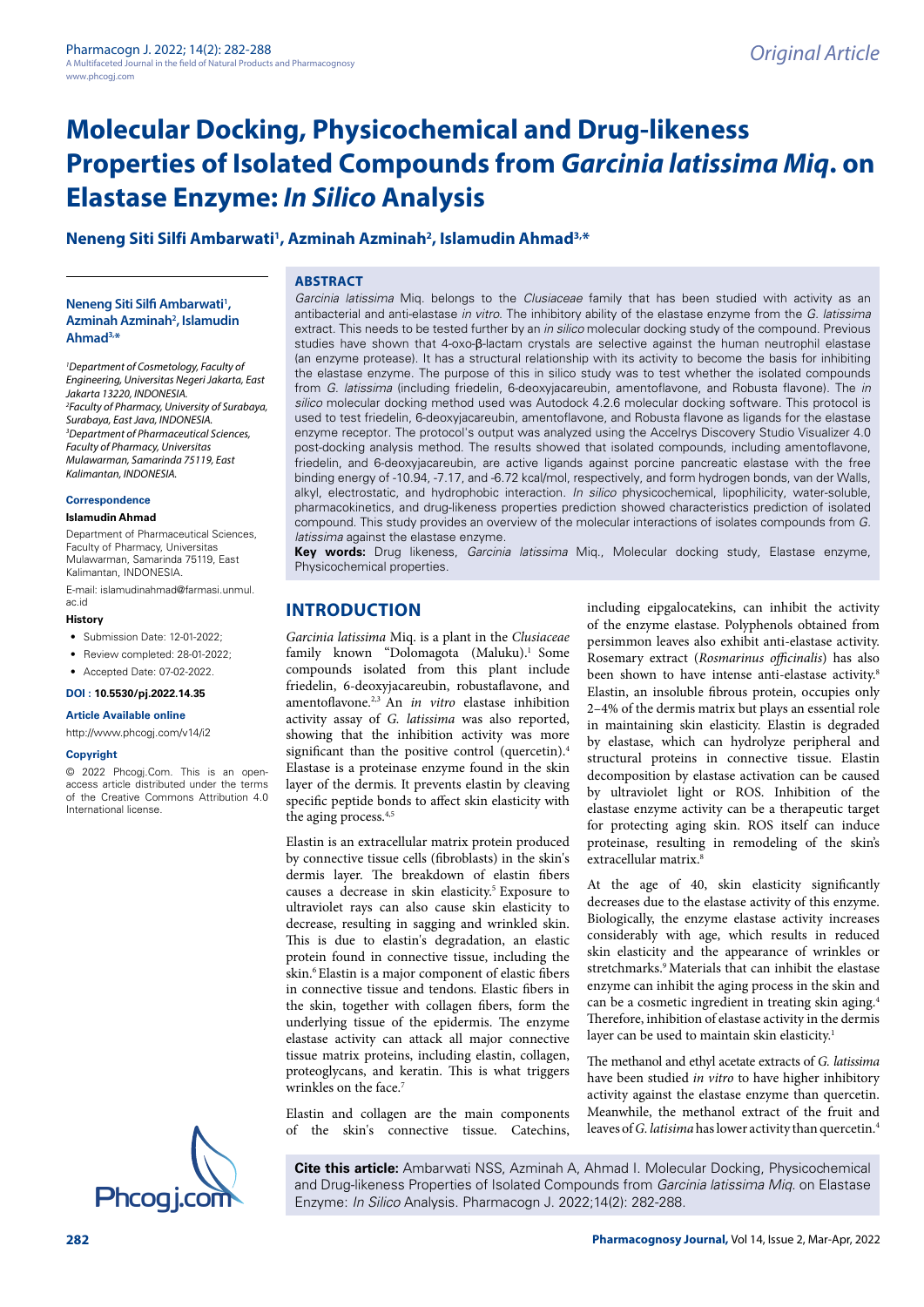In this study, an *in silico* test of the elastase enzyme's inhibitory activity from these plant isolates will be carried out. *In silico* is an experiment conducted using a computer. It can determine the interaction between a compound and target molecules such as receptors, with allows visualization of interactions between compounds and receptors using computational methods to assess the pharmacophore groups.10

This computational method requires a database of bioinformatics data sets that include data on DNA or protein sequences obtained through laboratory experiments. One example of this bioinformatics data is the Protein Data Bank (PDB), owned by the Research Collaboratory for Structural Bioinformatics Protein Data Bank (RCSB PDB).<sup>11</sup> The computational method can also determine a molecular structure's biological activity and understand the interaction between a ligand or molecule and a receptor according to the receptor's three-dimensional structure. It can also be used to see geometric fit (see which types of bonds are most likely) and energy match (predict bond affinity), thus saving time, energy, and costs.<sup>11,12</sup>

In this research, an *in silico* molecular docking study will be carried out from isolated compounds from the *G. latissima* against the inhibition of the elastase enzyme, namely an experimental approach using a computer to determine the interaction between a compound and the target molecule or receptor. The interaction of the compound with the receptor can determine the pharmacophore of the compound. The purpose of this study was to test the compounds friedelin, 6-deoxyjacareubin, amentoflavone, and Robusta flavone, which are isolates from the *G. latissima* Miq plant. In silico computational method, it compounds act as a ligand at the elastase receptor. *In silico* molecular docking was used in this study to identify the ability of compounds to inhibit the elastase enzyme.

### **MATERIALS AND METHODS**

#### Preparation of native ligand and receptor

The protein structure of porcine pancreatic elastase (PPE) in the complex with native ligand (novel inhibitor JM102) at PDB ID: 4YM9

(1,8 Å resolution) was downloaded from the protein data bank ([www.](http://www.rcsb.org) [rcsb.org\)](http://www.rcsb.org). The native ligand was separated using PMV 1.5.6. Hydrogen was added and a water molecule was deleted. Then, the native ligand and receptor were saved in PDBQT format (.pdbqt) by the Autodock Tools and the Open Babel GUI program.13,14

#### Ligand sample preparation

The isolated compound structure from *G. latissima* is based on our previous study (Figure 1). The ligand sample preparation was carried out using ChemDraw® Pro v15 to build the chemical structure in twodimensional form. It was then converted into the three-dimensional form using Chem3D® Pro v15 and minimized using the MMFF94 force field, which was also found in Chem3D® Pro v15. Last, the file was saved in PDB format.15

#### *In silico* molecular docking analysis

An *in silico* molecular docking analysis was performed using Autodock 4.2.6 on some isolated compounds from *G. latissima* as a PPE inhibitor. The docking simulation was conducted using Lamarckian parameters, including the mutation rate of 0.02, elitism of 1, the population size of 150, the crossover rate of 0.80, and 2500000 energy evaluations. The grid box (28 x 40 x 30 Å) was used on the receptor of 4YM9, which was centered from the active site:  $X=11.03\text{\AA}$ ;  $Y=8.605\text{\AA}$ ;  $Z=1.208\text{\AA}$  (XYZcoordinates). The grid box was used to analyze an*in silico* molecular docking of the isolated compounds from *G. Latissima* with a distance of 0.375Å.The docking result was visualized using Accelrys Discovery Studio Visualizer 4.0.16

#### Physicochemical and drug likeness properties calculation

The physicochemical and drug-likeness properties were calculated using the online free website server of Swiss ADME (via [http://](http://swissadme.ch/) [swissadme.ch/](http://swissadme.ch/)).<sup>17</sup> Physicochemical and drug-likeness properties were predicted with some parameters, including lipophilicity, absorption, water-solubility, drug-likeness, and physicochemical descriptors for isolated compounds from *G. latissima.*

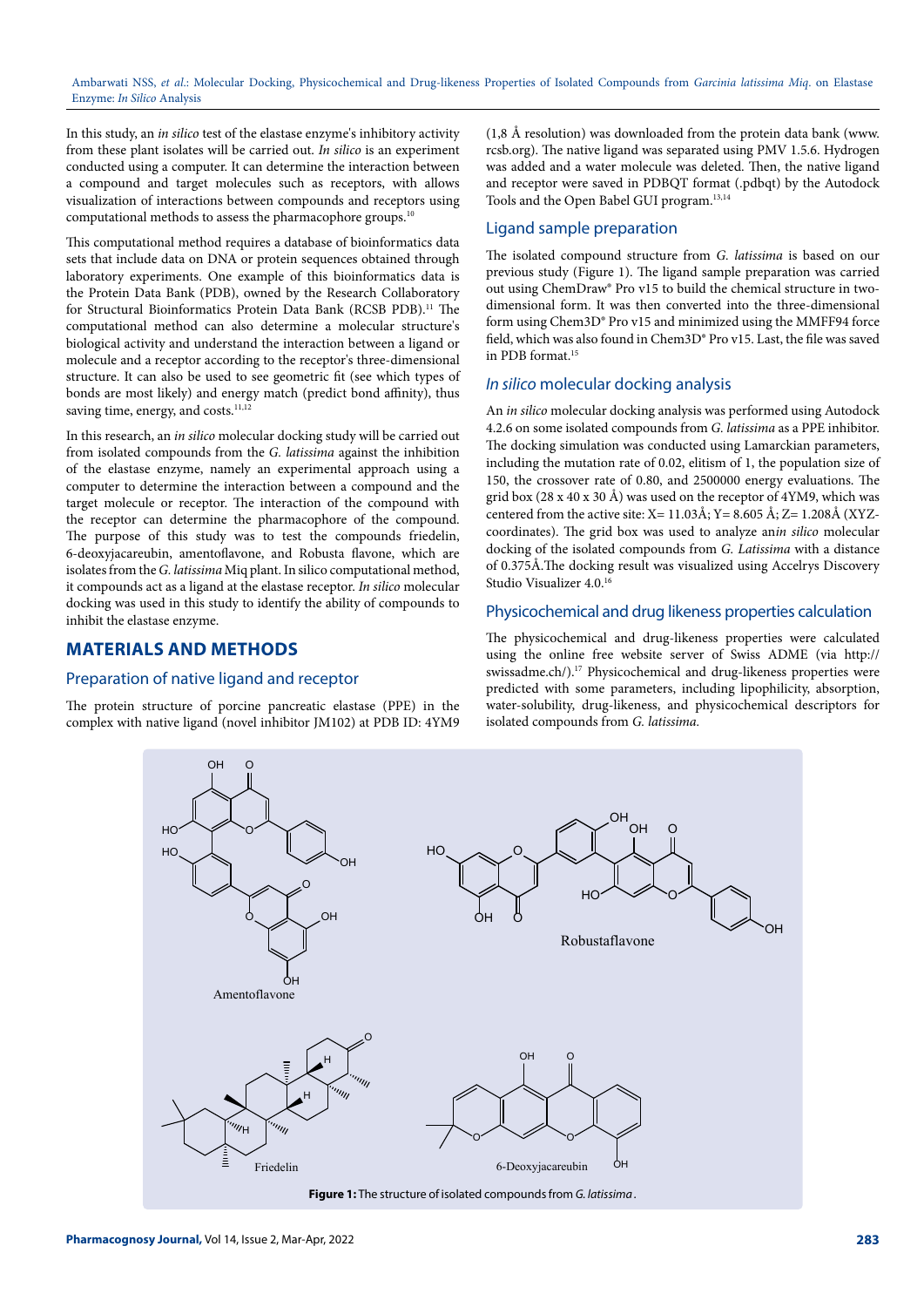## **RESULT AND DISCUSSION**

### *In silico* molecular docking study

An *in silico* molecular docking study needs to be done to predict the strength of the relationship between the isolate molecules and the target protein. This study focuses on the elastase enzyme.18 Nenengand her colleague has been previously studied that the extract of *G. latissima* has acted as an inhibitor of the enzyme elastase beyond its positive control, namely quercetin.4 Researchers have obtained four isolates from this plant, and it is necessary further to investigate these isolates' activity against the elastase enzyme.

Regarding the re-docking result of the native ligand, then compared between before and after docking to know and verification of the root square mean deviation (RSMD) with the RSMD value of 1.306 Å ( $<$  2 Å) (Figure 2) with a free binding energy value of -5.20 kcal/mol on 31 of clusters and inhibition constant of 155.19 µM. The lowest energy of the backbone atom and their interaction with the receptor's active site can be seen in Table 1. At the same time, the interaction with the active site of this receptor is the interaction or nucleophilic attack on the Ser195 amino acid residue, which is strengthened by the interaction on His57.19



**Figure 2**: Comparison of native ligand before docking (blue) and the redocking result (red) with an RMSD value of 1.306 Å (< 2 Å).

**Table 1: Free energy binding, inhibition constant, and ligand-receptor interaction.**

| <b>No</b> | Ligand<br>Compound      | <b>Free Energy</b><br><b>Binding</b><br>(kcal/mol) | Inhibition<br>Constant | <b>Interaction</b>                                                                                                                                                              |
|-----------|-------------------------|----------------------------------------------------|------------------------|---------------------------------------------------------------------------------------------------------------------------------------------------------------------------------|
| 1.        | Native ligand           | $-5.20$                                            | 155.19 μM              | His57, Trp94, Thr96, Val99,<br>Cys191, Gln192, Gly193,<br>Asp194, Ser195, Thr213,<br>Ser214, Phe215, Val216                                                                     |
| 2.        | Amentoflavone           | $-10.94$                                           | $9.61 \text{ nM}$      | Thr41, Cys42, His57,<br>Cys58, Asp60, Arg61,<br>Trp94, Thr96, Val99,<br>Gly190, Cys191, Gln192,<br>Gly193, Asp194, Ser195,<br>Thr213, Ser214, Phe215,<br>Val216, Cys220, Thr226 |
| 3.        | Friedelin               | $-7.17$                                            | $5.57 \mu M$           | Hi57, Thr96, Val99, Gly190,<br>Cys191, Gln192, Gly193,<br>Asp194, Ser195, Thr213,<br>Ser214, Phe215, Val216,<br>Thr226                                                          |
| 4.        | 6-Deoxyjacareubin -6.72 |                                                    | $11.82 \mu M$          | His57, Asp60, Trp94, Thr96,<br>Val99, Cys191, Gln192,<br>Ser195, Thr213, Ser214,<br>Phe215, Val216, Cys220                                                                      |
| 5         | Robustaflavone          | $+50.33$                                           |                        |                                                                                                                                                                                 |

As can be seen in Table 1, it was demonstrated that interaction of the native ligand with the receptor formed hydrogen bonding atthe residues of His57, Gly193, and Ser195; Van Der Waals binding at the residues of Thr96, Cys191, Thr213, Ser214, and Phe215; and alkyl binding at Trp94, Val, 99, and Val216. Meanwhile, based on the results of the docking of the ligand test compounds, it shows that the compounds of amentoflavone, friedelin, and 6-deoxyjacareubin have potential with Gibbs free energy values of -10.94 kcal/mol with an inhibition constant(IC) value of 9.61 nM, -7.17 kcal/mol with an IC value of 5.57 µM, and -6.72 kcal/mol with anIC value of 11.82 µM. In comparison, robustaflavone has an enormous free binding energy of +50.33 kcal/ mol, respectively.

Based on the molecular docking analysis as presented in Figure 2, it shows that all of the ligand tested are three compounds, namely amentoflavone, friedelin, and 6-deoxyjacareubin, which have better potential than native ligand, while the robustaflavone is the opposite. Amentoflavone has interaction with the active site, andit formsvan der Waals interaction with His57 and Ser195 residues. Moreover, interaction with other residues includesThr41, Cys42, Cys58, Asp60, Arg61, Trp94, Thr96, Val99, Gly190, Cys191, Gln192, Gly193, Asp194, Thr213, Ser214, Phe215, Val216, Cys220 and Thr226. Friedelin formed a Pi-sigma bond interaction with His57 anda van der Waals bond interaction with Ser195.It also interacts with Thr96, Val99, Gly190, Cys191, Gln192, Gly193, Asp194, Thr213, Ser214, Phe215, Val216, andThr226. 6-Deoxyjacareubin interacts with Pi-alkyl binding type at His57 residue and hydrogen binding at Ser195 residue and also forms interactions with other residues like Asp60, Trp94, Thr96, Val99, Cys191, Gln192, Thr213, Ser214, Phe215, Val216, and Cys220.

### Physicochemical and drug-likeness properties calculation

The physicochemical and drug-likeness properties of isolated compounds from *G. latissima* were predicted using the free web server SwissADME.17 Swiss ADME is a validated free web tool for analyzing and predicting the physicochemical properties, lipophilicity, watersolubility, pharmacokinetics, and drug-likeness based on Lipinski's rule-of-five and other models in computer-aided drug design.<sup>20,21</sup>

Table 2 and Figure 3 show the *in silico* physicochemical properties, lipophilicity, water-solubility, pharmacokinetics, and drug-likeness of isolated compounds from *G. latissima* and native ligand as a comparison.

The molecular weight (MW) of all compounds showed a range of 250 to 1000 g/mol. In this case, all isolated compounds have a MW of less than 1000 g/mol, which makes them easily absorbed, diffused, and transported throughout the human body.<sup>22</sup> Amentoflavone, 6-deoxyjacareubin, has robustaflavone with many hydrogen bonds (donor or acceptor), except friedelin (there is only one number of hydrogen bonds). Molar refractivity affects the degree of flexibility of the molecule to rotate, the more flexible the molecule, the stronger the bias potential. Friedelin and 6-deoxyjacareubinhave a value of topological polar surface area (TPSA) of 17.07 and 79.90  $\AA^2$ , respectively (where the ideal value of  $< 140 \text{ Å}^2$ ).<sup>23</sup>

The predicted octanol/water partition coefficient (Log P) value of all isolated compounds showed that only friedelin has a Log P value of more than 5, which means friedelin has high lipophilicity and can cause low absorption and rapid metabolic turnover.<sup>24</sup>

In general, Figure 3 exhibited the ideal of physicochemical indices for oral bioavailabilty, where INSOLU is insolubilty: 0 < Log S < 6; INSATU is insaturation: 0.25 < Fraction Csp3 < 1; FLEX is Flexibilty: 0 < Number of rotatable bonds < 9: LIPO is lipophilicity: -7 < XLOGP3 < +5; SIZE is molecular size: 150 g/mol < molecular weight < 500 g/mol; and POLAR is polarity: 20  $\rm \AA^2$  < TPSA < 130  $\rm \AA^2$ .<sup>25,26</sup> According to the biavailability radar result (Figure 3), 6-deoxyjacareubin has the potential to be a recommended compound for further research.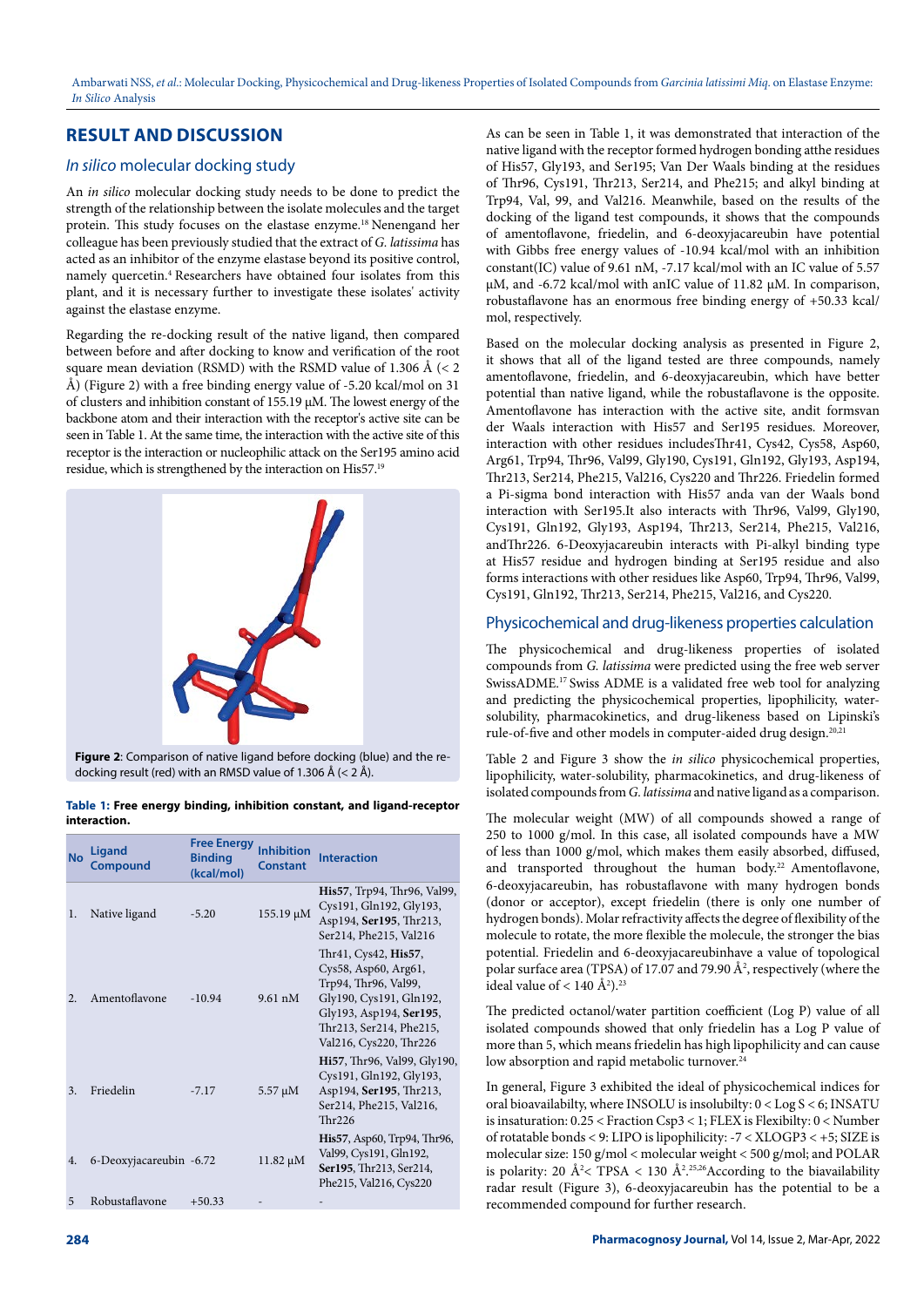Ambarwati NSS, *et al*.: Molecular Docking, Physicochemical and Drug-likeness Properties of Isolated Compounds from *Garcinia latissima Miq*. on Elastase Enzyme: *In Silico* Analysis

| . Table 2: Physicochemicals and drug-likeness properties calculation of isolated compounds from G. <i>latissima</i> |  |  |
|---------------------------------------------------------------------------------------------------------------------|--|--|
|---------------------------------------------------------------------------------------------------------------------|--|--|

| <b>Compounds</b>                         | <b>Native ligand</b> | Amentoflavone  | <b>Friedelin</b> | 6-deoxyjacareubin | Robustaflavone |
|------------------------------------------|----------------------|----------------|------------------|-------------------|----------------|
| Molecular weight (g/mol)                 | 236.31               | 538.46         | 426.72           | 310.30            | 538.46         |
| Number of hydrogen bond acceptor         | 3                    | 10             | 1                | 5                 | 10             |
| Number of hydrogen bond donor            | $\overline{2}$       | 6              | $\mathbf{0}$     | $\overline{2}$    | 6              |
| Number of rotatable bonds                | 6                    | 3              | $\Omega$         | $\Omega$          | 3              |
| Molar Refractivity                       | 68.45                | 146.97         | 134.39           | 88.16             | 146.97         |
| Topological polar surface area $(\AA^2)$ | 62.22                | 181.80         | 17.07            | 79.90             | 181.80         |
| Lipophilicity                            | 1.54                 | 3.62           | 7.45             | 2.99              | 3.62           |
| Water solubility                         | Soluble              | Poorly soluble | Poorly soluble   | Moderate soluble  | Poorly Soluble |
| Gastrointestinal absorption              | High                 | Low            | Low              | Low               | Low            |
| Blood-brain barrier permeation           | Yes                  | N <sub>o</sub> | N <sub>o</sub>   | N <sub>o</sub>    | N <sub>o</sub> |
| P-glycoprotein substrate                 | N <sub>o</sub>       | N <sub>o</sub> | N <sub>o</sub>   | N <sub>o</sub>    | No             |
| CYP1A2 inhibitor                         | No                   | No             | No               | <b>Yes</b>        | No             |
| CYP2C19 inhibitor                        | N <sub>o</sub>       | N <sub>o</sub> | N <sub>o</sub>   | No                | N <sub>o</sub> |
| CYP2C9 inhibitor                         | No                   | N <sub>o</sub> | No               | Yes               | No             |
| CYP2D6 inhibitor                         | No                   | N <sub>o</sub> | N <sub>o</sub>   | Yes               | N <sub>o</sub> |
| CYP3A4 inhibitor                         | N <sub>o</sub>       | N <sub>o</sub> | N <sub>o</sub>   | Yes               | No             |
| Skin permeation (cm/s)                   | $-6.41$              | $-6.01$        | $-1.94$          | $-5.54$           | $-6.01$        |
| Number of Lipinski role violation        | $\boldsymbol{0}$     | $\overline{2}$ | 1                | $\mathbf{0}$      | $\overline{c}$ |
| Bioavailability score                    | 0.55                 | 0.17           | 0.55             | 0.55              | 0.17           |

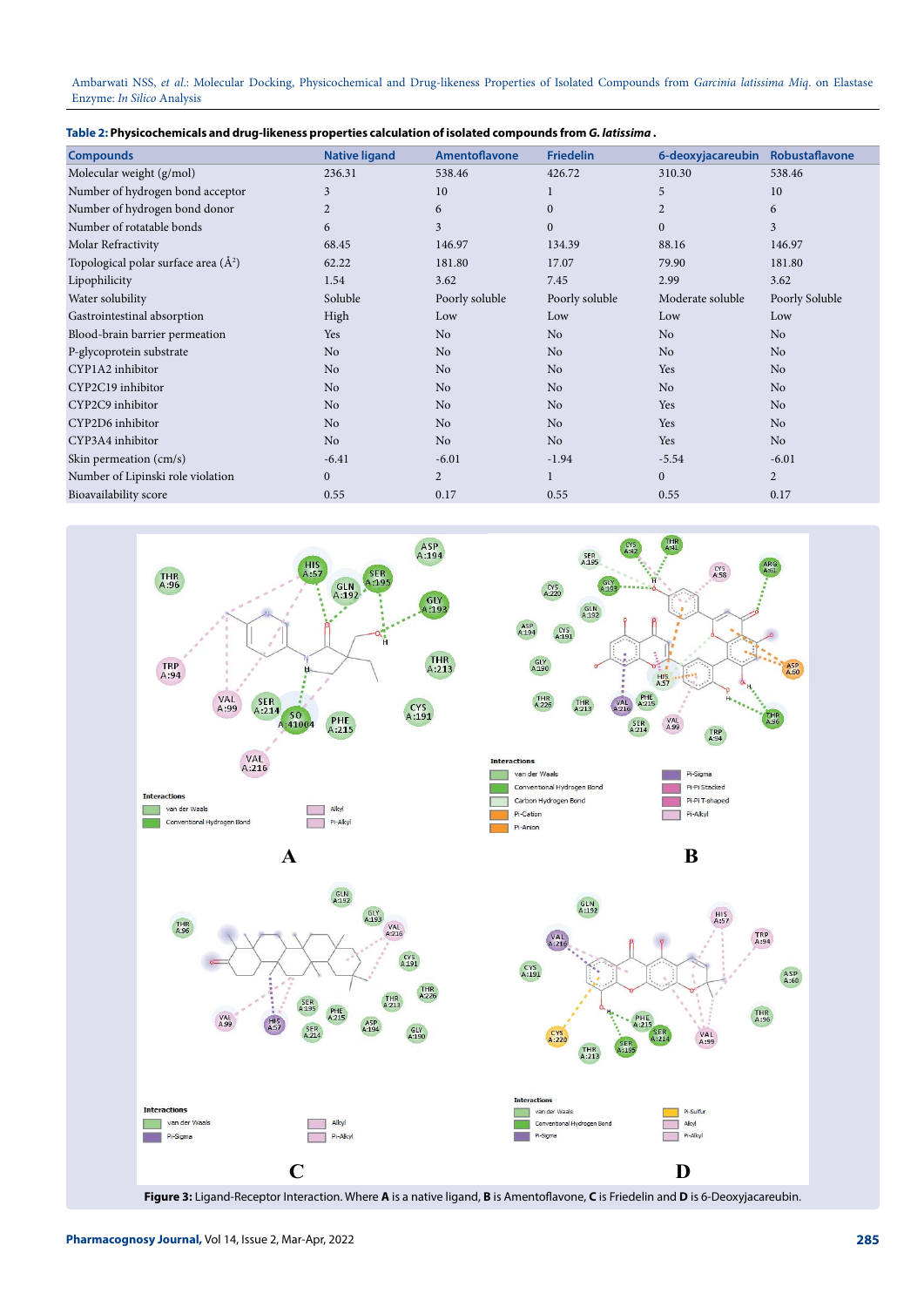Ambarwati NSS, *et al*.: Molecular Docking, Physicochemical and Drug-likeness Properties of Isolated Compounds from *Garcinia latissimi Miq*. on Elastase Enzyme: *In Silico* Analysis

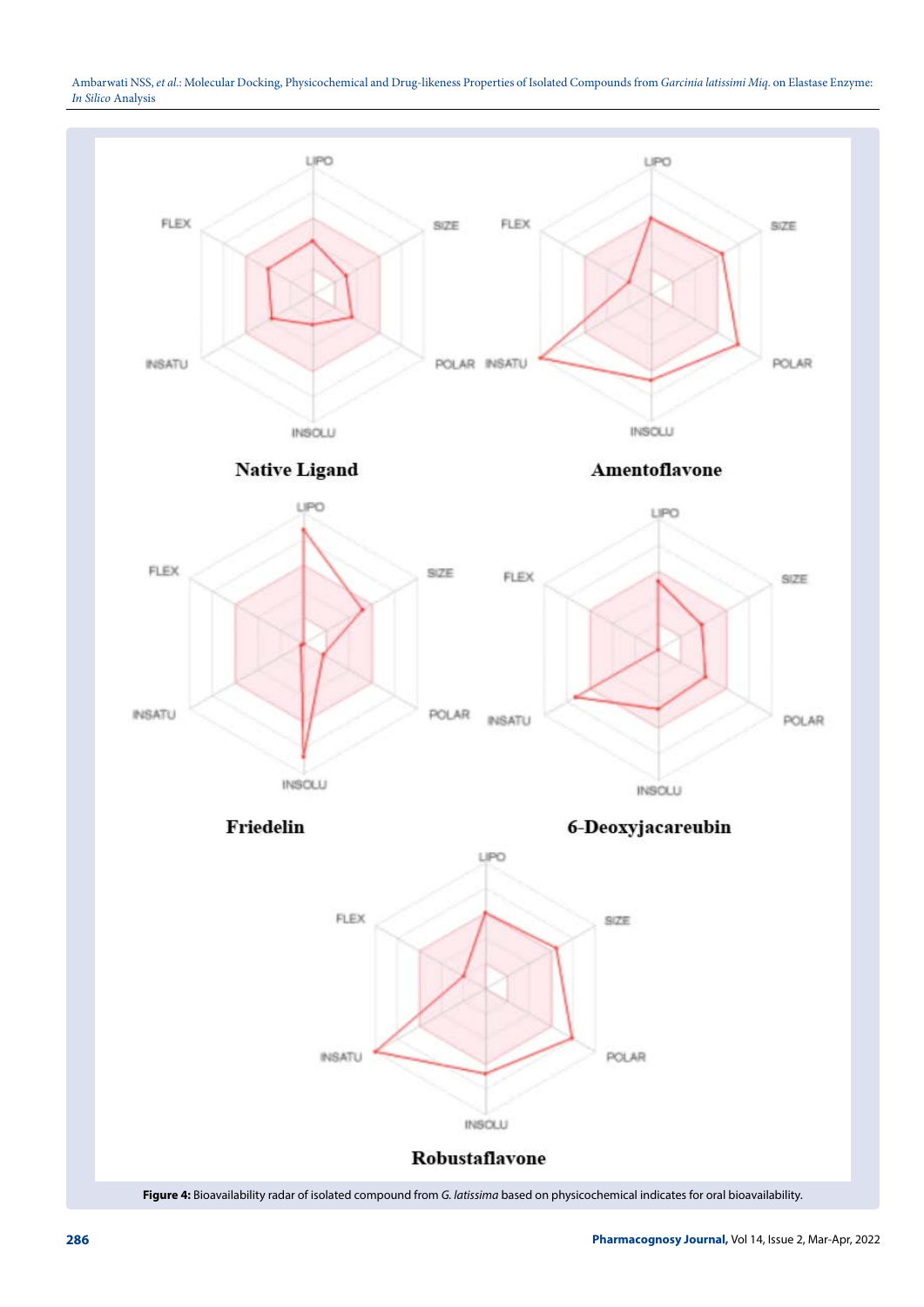Ambarwati NSS, *et al*.: Molecular Docking, Physicochemical and Drug-likeness Properties of Isolated Compounds from *Garcinia latissima Miq*. on Elastase Enzyme: *In Silico* Analysis

According to the pharmacokinetic properties viewpoint, all isolated compounds indicated better pharmacokinetics properties than other compounds that zero violate Lipinski's rule-of-five. However, 6-deoxyjacareubin is significantly involved in cytochrome P450 (CYP) interactions, especially in CYP1A2, CYP2C9, CYP2D6, and CYP3A4, as it is known that the role of the cytochrome P450 enzyme family is vital, which can form interactions in the form of induction (causing rapid metabolism) or inhibition (bioaccumulation) drugs with any of the CYP isoenzymes. Both roles should be avoided because of overdose or toxicity may occur.27 Meanwhile, other compounds did not interact with members of the cytochrome P450 enzyme family, which may have a metabolic profile similar to that of the native ligand.

These results show that three of the four compounds have the potential as inhibitors of the elastase enzyme. Amentoflavone compounds have the best potential, as shown based on the calculation of the value of free binding energy and inhibition constant (IC). Amentoflavone is a compound found in other plants such as *Chamaecyparis obtuse, Ginkgo biloba, Hypericum perforatum, Xerophyta plicata.*<sup>28</sup> Amentoflavone molecularly has a mechanism for muscle strength, inhibits the phosphodiesterase and acetylcholinesterase enzymes, has a vasodilating effect, and inhibits fatty acid synthesis. $^{28}$ 

#### **ACKNOWLEDGMENT**

This research was founded by Ministry of Riset dan Technologi/Badan RisetInovasi Nasional (RISTEK/BRIN) via grand "Penelitian Dasar Kompetitif Nasional"with contract number of 26/SP2H/DRPM/LPPM/ III/2020.

#### **REFERENCES**

- 1. Ambarwati NSS, Elya B, Malik A, Hanafi M. Evaluation of antimicrobial activities of *Garcinia latissima Miq.* stem bark extract. J Young Pharm. 2017;9(1):118-21.
- 2. Ambarwati NSS, Elya B, Malik A, Hanafi M, Omar H. Isolation, characterization, and antibacterial assay of friedelin from *Garcinia latissima Miq.* leaves. J Phys Conf Ser. 2019;1402(5):0-12.
- 3. Ambarwati NSS, Elya B, Malik A, Artha Y, Ahmad I, Azminah A, *et al*. Isolation and antibacterial activity by *in vitro* and *in silico* approach of 6-deoxyjacareubin compound from *Garcinia latissima Miq*. fruit. Indones J Chem. 2020;20(4):773.
- 4. Ambarwati NSS, Elya B, Desmiaty Y. Anti-elastase activity of methanolic and ethyl acetate extract from *Garcinia latissima Miq*. J Phys Conf Ser. 2019;1402(5).
- 5. Ko RK, Kim GO, Hyun CG, Jung DS, Lee NH. Compounds with tyrosinase inhibition, elastase inhibition and DPPH radical scavenging activities from the branches of *Distylium racemosum*  Sieb. et Zucc. Phyther Res. 2011;25(10):1451-6.
- Liyanaarachchi GD, Samarasekera JKRR, Mahanama KRR, Hemalal KDP. Tyrosinase, elastase, hyaluronidase, inhibitory and antioxidant activity of Sri Lankan medicinal plants for novel cosmeceuticals. Ind Crops Prod. 2018;111:597-605.
- 7. Nur S, Rumiyati, Lukitaningsih E. Screening of Antioxidants, Antiaging and tyrosinase inhibitory activities of ethanolic and ethyl acetate extract of fruit flesh and fruit peel Langsat (*Lansium domesticum* Corr) *in vitro*. Tradit Med J. 2017;22(1):63-72.
- 8. Hong Y-H, Jung EY, Noh DO, Suh HJ. Physiological effects of formulation containing tannase-converted green tea extract on skin care: physical stability, collagenase, elastase, and tyrosinase activities. Integr Med Res. 2014;3(1):25-33.
- 9. Mori M, Ikeda N, Kato Y, Minamino M, Watabe K. Inhibition of elastase activity by Essential oils *in vitro*. J Cosmet Dermatol. 2002;1:183-7.
- 10. Setiawan FF, Istyastono EP. Uji *in silico* senyawa 2,6-dihidroksiantraquinon sebagai ligan pada reseptor estrogen alfa. J Farm Sains dan Komunitas. 2015;12(2):77-80.
- 11. Yanuar A. Penambatan Molekular: Praktek dan Aplikasi. Vol. 1, Fakultas Farmasi Universitas Indonesia. Depok. 2012.
- 12. Arunkumar J, Rajarajan S. Study on antiviral activities, drug-likeness and molecular docking of bioactive compounds of *Punica granatum* L. to herpes simplex virus - 2 (HSV-2). Microb Pathog. 2018;118:301-9.
- 13. Morris GM, Huey R, Lindstrom W, Sanner MF, Belew RK, Goodsell DS, *et al*. AutoDock4 and AutodockTools4: Automated docking with selectivity receptor flexibility. J Comput Chem. 2009;30(16):2785-91.
- 14. Boyle NMO, Banck M, James CA, Morley C, Vandermeersch T, Hutchison GR. Open Babel : An open chemical toolbox. J Cheminform. 2011;3(33):1-14.
- 15. Wang L, Wu Y, Deng Y, Kim B, Pierce L, Krilov G, et al. Accurate and reliable prediction of relative ligand binding potency in prospective drug discovery by way of a modern free-energy calculation protocol and force field. J Am Chem Soc. 2015;137(7):2695-703.
- 16. BIOVA DS. Discovery Studio Visualizer. San Diego, USA. 2020.
- 17. Daina A, Zoete V. A BOILED-Egg to predict gastrointestinal absorption and brain penetration of small molecules. ChemMedChem. 2016;1117-21.
- 18. Aguilar-Toalá JE, Hernández-Mendoza A, González-Córdova AF, Vallejo-Cordoba B, Liceaga AM. Potential role of natural bioactive peptides for development of cosmeceutical skin products. Peptides. 2019;122:170170.
- 19. Ruivo EFP, Gonçalves LM, Carvalho LAR, Guedes RC, Hofbauer S, Brito JA, et al. Clickable 4-Oxo-β-lactam-based selective probing for human neutrophil elastase related proteomes. ChemMedChem.  $2016:11:1-7$
- 20. Martin YC. A bioavailability score. J Med Chem. 2005;48(9):3164-70.
- 21. Cheng F, Li W, Zhou Y, Shen J, Wu Z, Liu G, *et al*. AdmetSAR: A comprehensive source and free tool for assessment of chemical ADMET properties. J Chem Inf Model. 2012;52(11):3099-105.
- 22. Ji D, Xu M, Udenigwe CC, Agyei D. Physicochemical characterisation, molecular docking, and drug-likeness evaluation of hypotensive peptides encrypted in flaxseed proteome. Curr Res Food Sci. 2020;3:41-50.
- 23. Matsson P, Kihlberg J. How big is too big for cell permeability? J Med Chem. 2017;60(5):1662-4.
- 24. Bahmani A, Saaidpour S, Rostami A. A Simple, Robust and efficient computational method for n-octanol/water partition coefficients of substituted aromatic drugs. Sci Rep. 2017;7(1):1-12.
- 25. Arnott JA, Planey SL. The influence of lipophilicity in drug discovery and design. Expert Opin Drug Discov. 2012;7(10):863-75.
- 26. Daina A, Michielin O, Zoete V. SwissADME: A free web tool to evaluate pharmacokinetics, drug-likeness and medicinal chemistry friendliness of small molecules. Sci Rep. 2017;7:1-13.
- 27. Wang Z, Chen Y, Liang H, Bender A, Glen RC, Yan A. P-glycoprotein substrate models using support vector machines based on a comprehensive data set. J Chem Inf Model. 2011;51(6):1447-56.
- 28. Bais S, Abrol N. Review on chemistry and pharmacological potential of amentoflavone. Curr Res Neurosci. 2015;6(1):16-22.